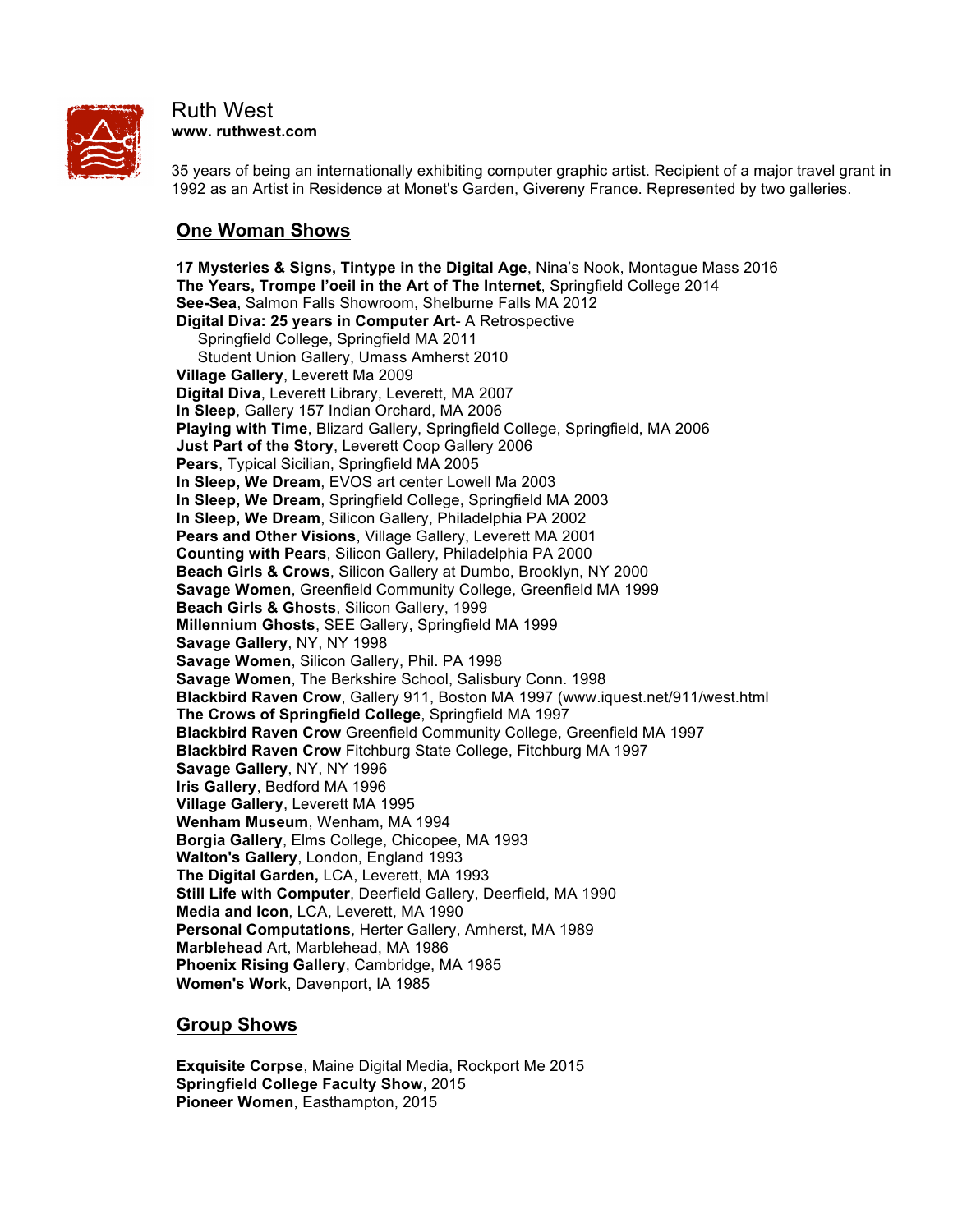**Who We are Now**, Barnes Gallery Leverett Ma 2014 **Thoughts on Emily**, Emily Dickson Museum, Amherst MA 2012 **Faculty Show**. Blizard Gallery, Springfield College, Springfield, 2011 **Amherst Biannal**, Amherst MA 2010 **At the Cathedral**, Springfield MA 2010-11 **Pioneer Women in Wonderland**, Holyoke MA 2010 **Pioneer Women**, Tabla Rosa Gallery, Brooklyn , NY 2009 **Who We Are Now**, Leverett Crafts and Arts Leverett, Leverett 2008 **Beyond 495: 3 Leveret Artists**, State House, Boston MA 2008 **Artists for Animals**, Leverett MA 2002,2003,2004, 2005,2006,2008 **Thing-A-Day**, thing-a-day.com, 2014, 2010, 2009, 2008, 2007 **Spiritus I**I, Springfield College, Springfield MA 2007 **Hill and Dale**, Easthampton Ma 2007 **Mountains beyond Mountains**, LCA Leverett, MA 2005 **Spiritus Humanius**, Springfield College, Springfield MA 2005 **Here come the Brides**, Leverett Coop. 2005 **Small Works**, Northampton, MA 2004 **Hot off the Press**, Silicon Gallery, Philadelphia, PA 2004 **Figuratively Speaking**, Easthampton, MA 2004 **The Brides, Art in the Windows**, Easthampton, 2004 **Manifest**, Copley Society of Artists, Boston, MA 2003 **Faculty of Art New England**, Plum Gallery, Williamstown, MA 2002,2003 **Francesca Anderson Gallery**, Lincoln, MA 2002 **Faculty Show**, Decordova Museum, Lexington, MA 2002 **Holderness Gallery and Cafe**, Holderness, NH 2001 **Group Show**, Leverett Crafts and Arts, Leverett, Ma 2001 **Faculty Show**, Blizard Gallery, Springfield Ma 2000 **Digital Muse**, Wellesley College, Wellesley MA 1999 **Cyber Arts**, Fuller Museum, Brockton MA 1999 **Charles-Baltivik Gallery**, Provincetown, MA 1998 **Beyond The Digital Canvas**, Springfield MA 1997 **Jim Vetch Gallery**, Provincetown, MA 1997 **Mice and Other Pets**, Silicon Gallery, Phil. PA 1997 **Zone Invitational**, Zone Gallery, Springfield MA 1996 **Re-creating Myth**, Springfield Museum 1996 **Selected Artists**, Borgia Gallery, Chicopee MA 1995 **Computer Graphic Invitational**, Seattle WA 1993 **Silverworks**, Montana 1993 **Valley Artists Invitational**, Springfield, MA 1992 **Artists at Giverny**, Foundation Claude Monet, Giverny, France 1992 **Gallery Shirley**, Geneva, Switzerland 1989 **Bradley Print and Drawing Show**, Peoria, IL 1989 **Northampton Center for the Arts**, Northampton, MA 1988

#### **Computer Animation & Video Shows**

**Interface**, Orange MA 1995 **New Works by Women**, Barnard College, New York, NY 1989 **Video Arts**, Amherst, MA 1988 **Pixels**, Springfield, MA 1988 **Video Underline**, Northampton, MA 1987

#### **Web Sites Designed**

YMCA in Greenfield 2016, 2013-10 The National Rehabilitation Counseling Association 2012 Angela Fina 2009 Town Of Leverett 2009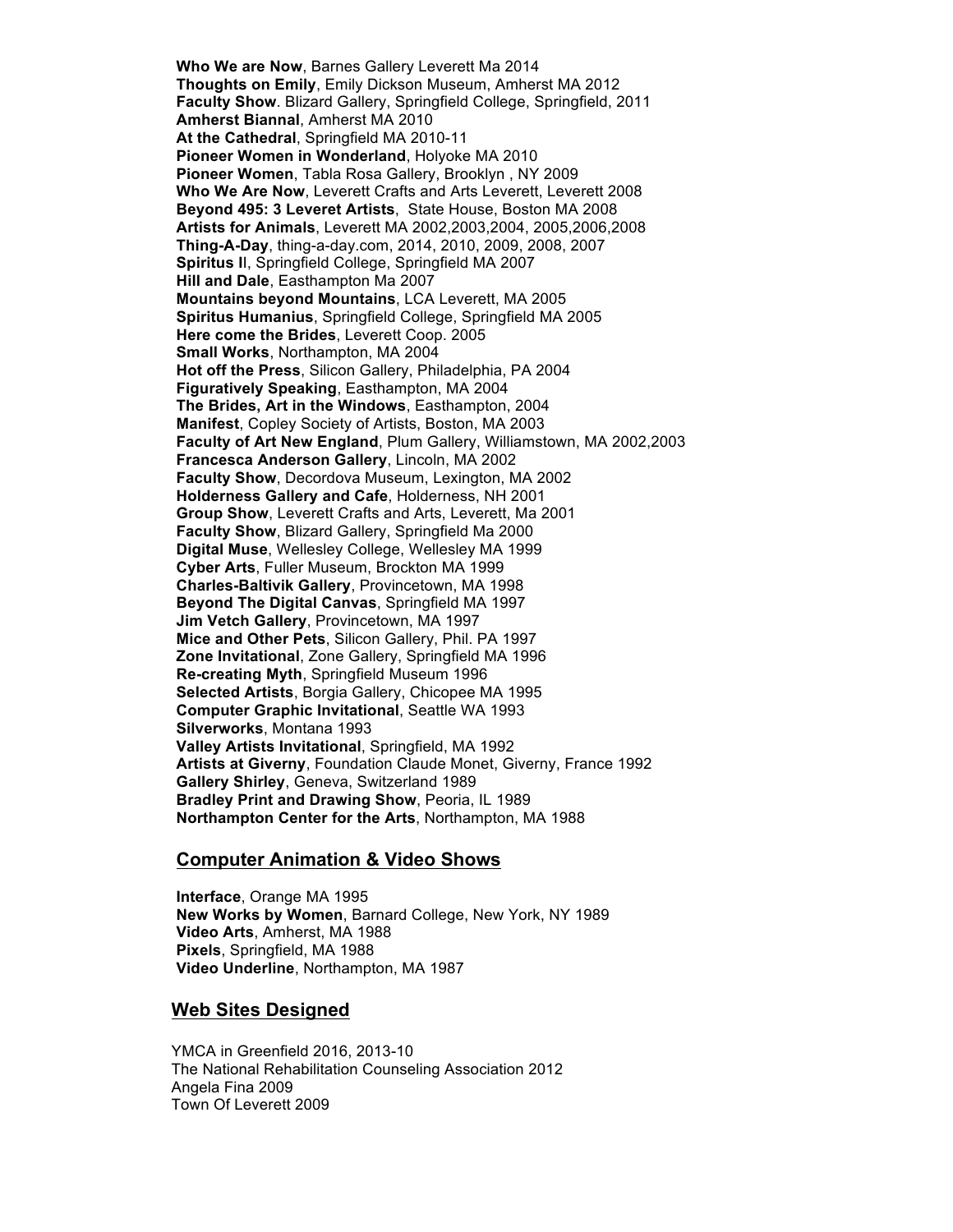Entangled Bank 2009 Holy Murray 2007 Warwick Press 2006 Hospice Of Franklin County 2004 Pug Rescue of New England 2002 Show Us Your Bra! 2000, 2002 First Mountain Design 2000

#### **Books:**

*She Is Sitting in the Night, Re-visioning Thea's Tarot***: Oliver Pickle Published by Metonymy Press, Montreal Canada 2015** A book written about Wests' work designing a Tarot deck in the 1980's.

**Exquisite Corpse, Maine Digital Media, Rockport Me 2015** Group book on the artists who have worked at the Maine Studio

**Arts 103: Computer Graphic Studio,ibook 2014** Workbook for Arts 103 for the ipad.

**See-Sea: Venice to Wells Beach, Ruth West Self-Published 2013** Narrative Poem with Art series

**Who We are Now 2013 Ruth West, Leverett MA 2014** A collection of the Artists of Leverett in 2014

**Who We are Now 2008 Ruth West, Leverett MA 2008** A collection of the Artists of Leverett in 2008

### **Grants/Awards**

.

**Who We Are Now, Leverett Cultural Council, 2014** Edited, and Designed artbook of Leverett Artists

**Who We Are Now, Leverett Cultural Council, 2008** Edited, and Designed artbook of Leverett Artists

**Floral Art Award, Copley Society of Artists 2003** Artist in kind grant to print work.

**Artist in Residency, Worcester State College 2000** Lecture and critiquing art students

**Artist-in Residency, Polaroid, Lexington, MA 1998** Worked with paper company advising on new lines of printers for artists. Created a series of wax prints on premise.

**Artist-in Residency, Rexham, Chicopee, MA 1997-1996** Worked with paper company advising on papers for artists. Created a series of 4X5 foot prints on premises.

**Springfield College Appleton Lippencott Grant, Springfield College**, Springfield, MA 2002-1995 Acquired new equipment for art department including computers, monitors, printers and a video editor.

**Chicopee Art Lottery, Chicopee, MA 1995**

Worked with group of inner-city girls on using computers as artistic expression.